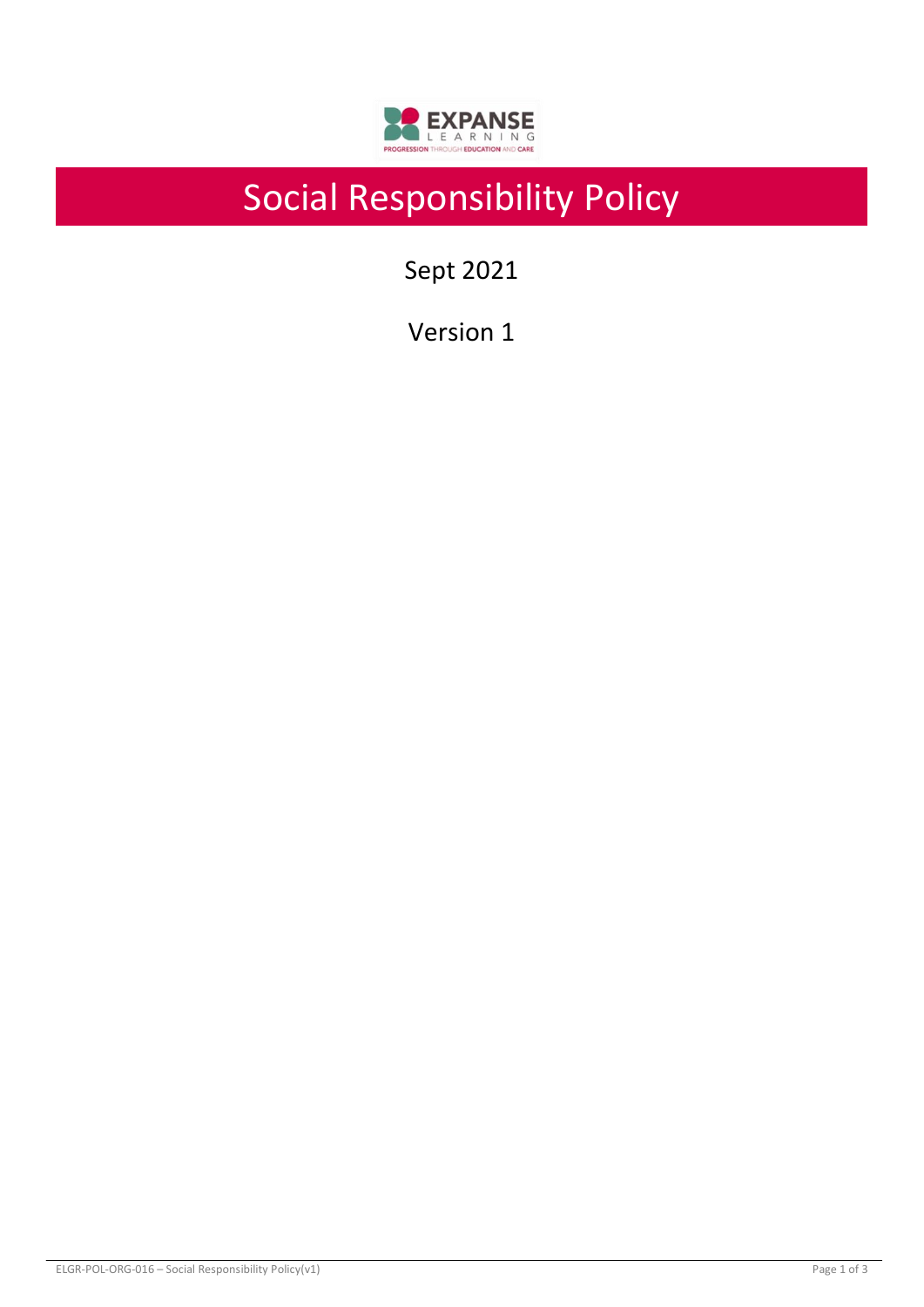## **1. Scope**

This policy applies to all staff at Expanse Learning.

## **Our Mission is to improve student progression through education and care**

## **2. Our Methods**

- **Impact** We do what we do because we're passionate about making a difference to the companies we work with in the long run.
- o **Growth** We focus on change and flexibility within the organisation, allowing our business to adapt and ensure sustainability and longer-term growth.
- o **Relationships** We enjoy working with like-minded partners, in all sectors including local authorities, education providers, local employers and delivery partners
- o **Communication** We believe communication is key to the success of any business and work hard to ensure all stakeholders have a voice and are listened to.

## **3. Our Commitment**

To maintain and improve our business and to achieve our objectives each of the following points are built into our day-today activities and work ethic:

## **Social**

- o **Learning and Development:** We believe that quality service evolves from quality staff and therefore we pursue a policy of effective recruitment and employee development, encouraging staff members to achieve their potential through guiding, supporting, and investing in them. This enables us to consistently meet the changing needs and requirements of our students and the communities in which we serve.
- Travel: Our employees are aware of the impact that travel has on our future whether travel is required in association with the business or just in their commute to work. Where business travel is undertaken on the group's behalf the requirements and needs relating to the travel are assessed on an individual basis and means of transport resourced as the most sustainably as possible.
- o **Diversity and Equality:** As a Group we strive to incorporate diversity and equalities into everything we do. We are committed to continued action in tackling inequality, promoting diversity and providing a socially inclusive service.
- o **Duty of Care:** We are committed to producing a caring and supportive working environment which is conducive to the welfare of all employees and service users. We take seriously our duty of care for all employees whilst at work and to ensure all working practices are safe and all risks are assessed on a regular basis and that Health and Safety and welfare is of paramount importance.
- o **Community:** Engagement To ensure our efforts are having an impact on real local needs we endeavour to provide our students and staff with the opportunity to engage with and support the local community through a range of initiatives and activities.
- o **Society:** We are proud of our charitable and community giving. We regularly contribute to worthy causes wherever we can and in doing so support a wide range of national and local charities and community groups. We strive to raise awareness and engender social consciousness with all stakeholders, encouraging participation, involvement, and sustainable support.

## **Environment**

o **Our Policy:** The Expanse Group is committed to the implementation of proactive measures to help protect and sustain the local and global environment for future generations. We recognise the impact of our operations on the environment and aim by increasing the understanding in respect of these activities to minimise any detrimental effects that may occur. By working together, we can create a safe and clean environment and ensure that environmental issues are kept at the forefront of everyone's mind and given proper attention at all times. We seek to conserve natural resources wherever possible by ensuring the responsible use of energy, water and materials.

## **Economy**

- o **Our Product:** We will continue to invest and develop our services for our learners and partners. As part of this process we will endeavour to recommend alternative solutions that reduce the environmental costs of these services as well as focus on more sustainable service delivery.
- o **Our Purchasing:** We will continue to promote transparent sustainable purchasing, ethically sourced from local suppliers where possible that have minimal environmental impact. These include items such as packaging, recyclable products, local sourcing of services and products and energy efficient electrical equipment.